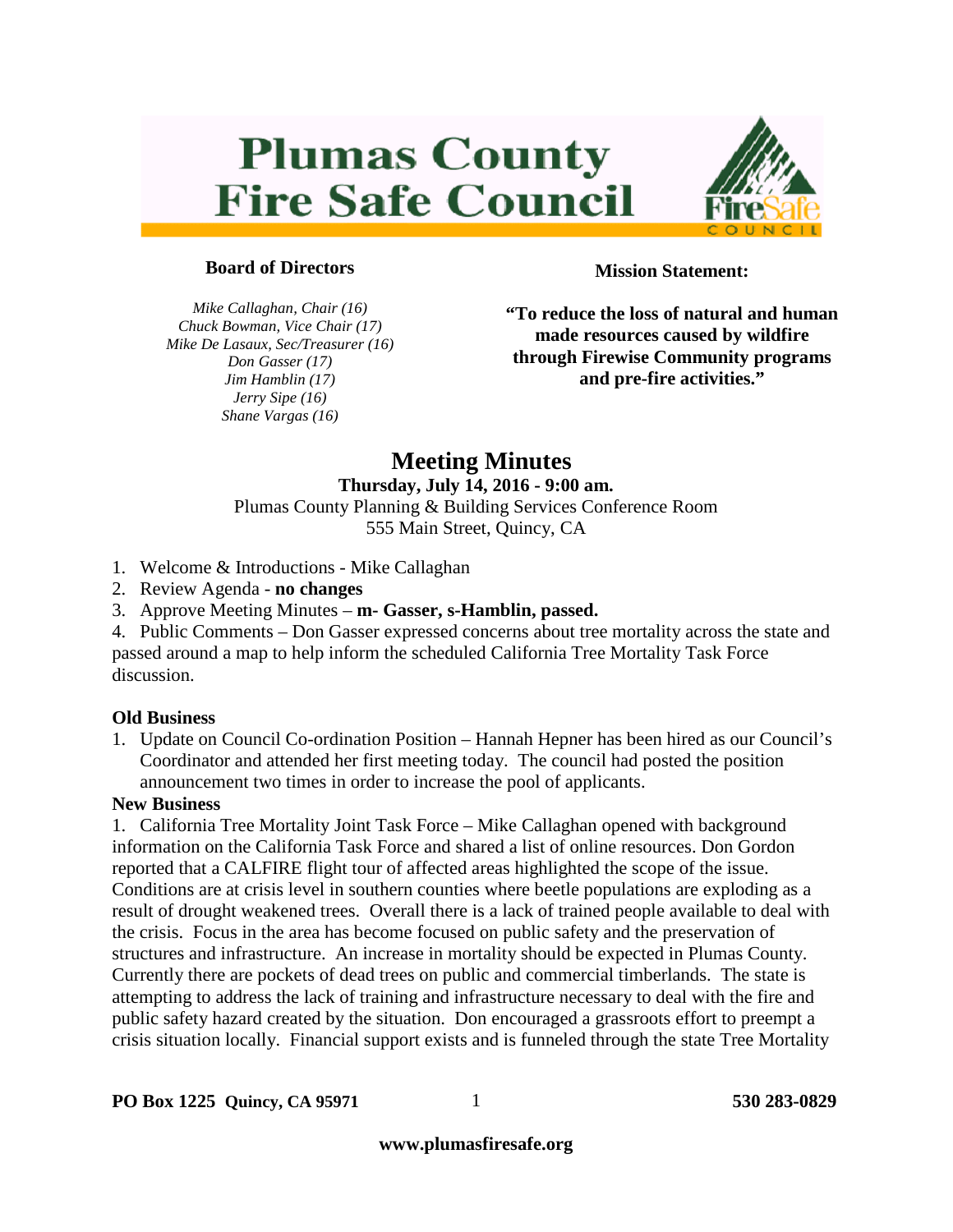Task Force. The initial step to access funds is a BOS declaration of emergency, followed by creation of a task force.

Additional action required is early identification and removal of dead trees. Don Gasser expressed that energy production is the answer to the biomass generated by the mortality. Support was shown for creation of a community based chipping program. Kyle Felker reports that he sees beetle killed trees regularly in residential areas. These trees are expensive to remove and mortality-specific funds are not available for residential work. The Fire Safe Council has a potential role in securing funding for dead tree removal. Additionally, Mike Callaghan suggested that a countywide chipping program might be initiated by the Council during this crisis in order to aid residents in removing waste generated could be considered by the Council. Claude Sanders suggested definitive guidelines for identifying dying trees and how to manage biomass. CALFIRE has guidelines available online. Jerry Sipe shared that last spring this issue came before the BOS and an emergency was stated due to the lack of co-gen processing. Board commitment to the issue was not renewed and they should be re-briefed. Prior to addressing the BOS a community workshop meeting with targeted participants will be organized. Danny Cluck and Don Gordon will present on the issue.

2. Sierra Institute FRC small scale biomass project request for HFT chips - Camille Swezy presented an overview of the long-term goals of the project which include a county-wide biomass heat network, a three megawatt bioenergy facility, and value-added wood products. A biomass heating system is being considered for the FRC dormitories. It will accept some green biomass material, ideally from "healthy forest" projects including hazardous fuel reduction treatments. Foresters and contractors in the council were invited to exchange contact information with Camille so that she could have access to chips generated by their projects locally in the Quincy area.

# **Updates**

1. Status of Current Grants – Kyle Felker reported that masticators are on site at La Porte Rd and the project is three weeks from completion. The American Valley project is on a tight timeframe. A mandatory bid tour has taken place and 3 contractor bids have been received. Hwy 70 project is flagged and NEPA is in progress. Approval will take 6-8 weeks. An extension should be considered if possible. At C Road Narrows, piles need to be tarped for burning.

2. Status of Grant Applications in Process -

A. Wolf & Grizzly Creek Municipal Watershed (Round Valley/Lake Davis) – Still awaiting Collection and Tenancy Agreements between parties. The biological assessment is moving forward. The Forest Service is working on streamlining the process for projects requiring both NEPA and CEQA.

B. Bucks Lake – Rachael Norton presented a map detailing the proposed work at Bucks Lake. The tour of the site on July  $13<sup>th</sup>$  generated enthusiasm. A decision may be made by SNC at their Sept 8-9<sup>th</sup> meeting.

3. Standing Reports and Discussion

**PO Box 1225 Quincy, CA 95971 530 283-0829**